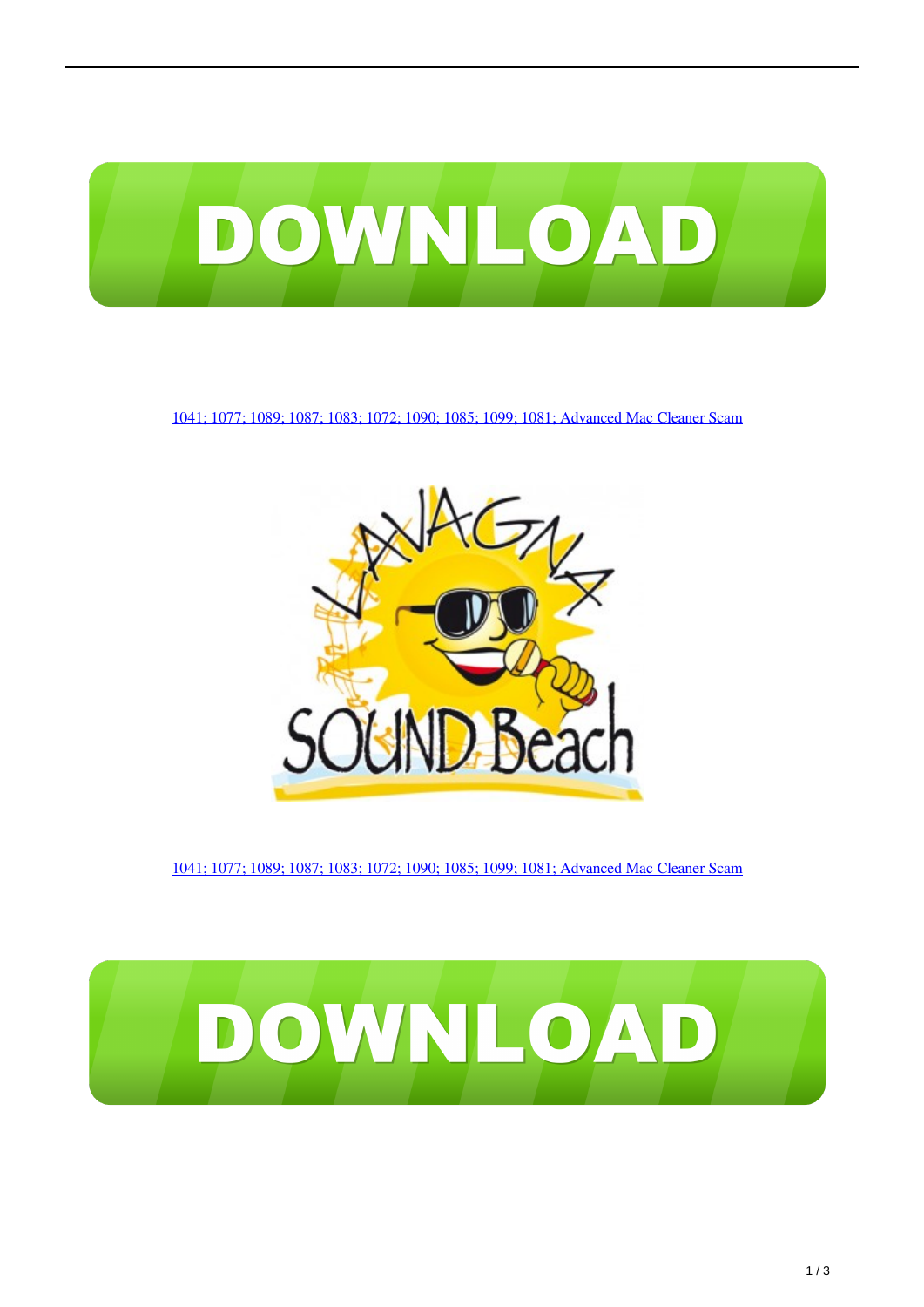Judging on appearance alone, Mac Adware Cleaner may seem legitimate, however, it is categorized as a potentially unwanted program (PUP) - it often infiltrates systems without consent and gives no real value for regular users.. Mac Adware Cleaner's free version is apparently incapable of doing this and, therefore, users are encouraged to purchase the 'full' version.. Uninstall the Mac Adware Cleaner app and certainly do not pay for the full version.

How to remove Advanced Mac Cleaner (Virus removal guide) There are a simple manual guidance below that will assist you to remove Advanced Mac Cleaner from your Apple Mac computer.. Distribution methodsDeceptive pop-up ads, free software installers (bundling), fake flash player installers, torrent file downloads.. Therefore, there is a high probability that it came together with a number of other potentially unwanted programs, such as adware or browser hijackers.. What is Mac Adware Cleaner?Related to Advanced Mac Cleaner, Mac Adware Cleaner is a rogue application that supposedly enhances system performance by cleaning junk files, removing potentially malicious apps, and enabling other similar functions.

## [Buy Llano Ash3l-u3 Aluminum Usb3.0 Hub With Rj45 For Mac](https://granwadabmist.substack.com/p/buy-llano-ash3l-u3-aluminum-usb30)

Threat Summary:NameMac Adware Cleaner potentially unwanted programThreat TypeMac malware, Mac virusSymptomsYour Mac became slower than normal, you see unwanted pop-up ads, you get redirected to shady websites.. The list of examples includes (but is not limited to) Free Malware Removal Tool, System Healer, and Dr.. RemovalTo eliminate Mac Adware Cleaner potentially unwanted program our malware researchers recommend scanning your computer with Combo Cleaner.. As mentioned above, Mac Adware Cleaner typically infiltrates systems without users' consent.. Clean Pro 2018 All of these apps may seem legitimate and useful, however, the only purpose of PUPs such as Mac Adware Cleaner is to generate revenue for the developers. [Hp Officejet 6600 Software Mac Download](https://niibaloback.amebaownd.com/posts/14856759)



[Dissidia Final Fantasy Psp Iso English Download](https://vigorous-lewin-771440.netlify.app/Dissidia-Final-Fantasy-Psp-Iso-English-Download)

## [serial number onekaraoke 2010 olympics](https://serial-number-onekaraoke-2010-olympics-64.peatix.com/view)

 As with Mac Adware Cleaner, these apps should also be uninstalled as soon as possible.. There are dozens of potentially unwanted programs that offer similar functions to Mac Adware Cleaner.. Be aware, however, that this is a scam The entire list of infections/errors is false - Mac Adware Cleaner's developers attempt to scare and trick users into purchasing the full version, which is useless. [Hp Compaq Dc5100 Sff Base Unit Drivers For Xp](https://osf.io/z7utb/)